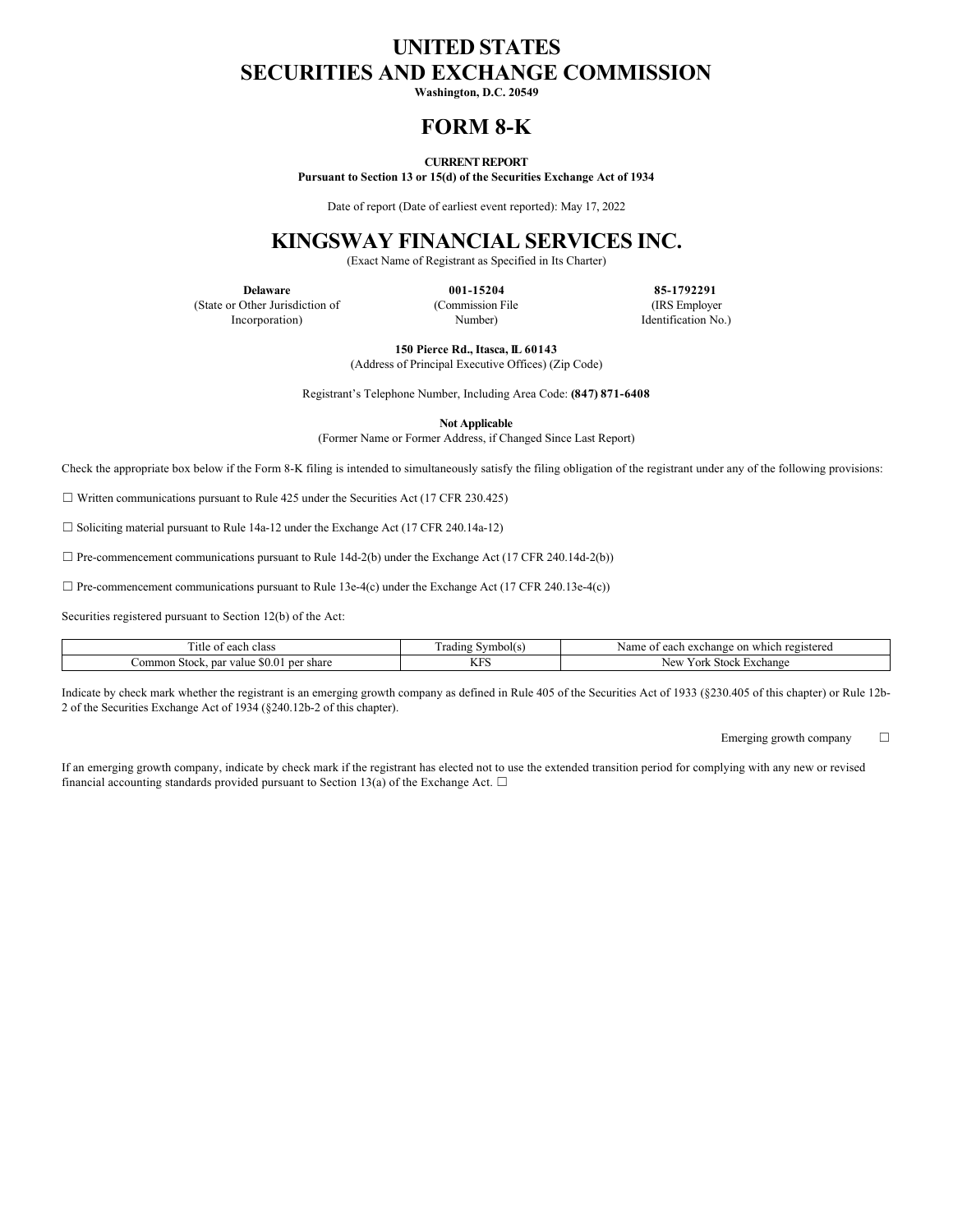#### **Item 5.07.Submission of Matters to a Vote of Security Holders.**

On May 17, 2022, Kingsway Financial Services, Inc. (the "Company") held its 2022 annual meeting of stockholders. At the annual meeting, the Company's stockholders considered three matters, each of which is described more fully in the proxy statement for the annual meeting, which was filed with the Securities and Exchange Commission on April 7, 2022. A total of 20,578,677 shares of the Company's common stock were represented in person or by proxy at the annual meeting, which represented approximately 87.07% of the Company's total outstanding shares of common stock entitled to vote at the annual meeting.

The vote results on the matters presented at the annual meeting are set forth below:

**Proposal 1** — Election of Directors. All of the nominees for election to the Company's Board of Directors were elected upon the following votes:

| <b>Directors</b>    | For        | Withheld | <b>Broker Non-Votes</b> |
|---------------------|------------|----------|-------------------------|
| John T. Fitzgerald  | 16,401,271 | 135,435  | 4,041,971               |
| Gregory P. Hannon   | 15,955,275 | 581,431  | 4,041,971               |
| Terence M. Kavanagh | 16,479,075 | 57,631   | 4,041,971               |
| Doug Levine         | 15,984,245 | 552,461  | 4,041,971               |
| Corissa B. Porcelli | 16,404,966 | 131,740  | 4,041,971               |
| Joseph D. Stilwell  | 16,372,772 | 163,934  | 4,041,971               |

**Proposal 2** — Ratification of the appointment Plante & Moran, PLLC to serve as the Company's independent registered public accounting firm for 2022 was approved upon the following vote:

| For      | Against | Abstain | Non-<br>-Votes<br>Broker |
|----------|---------|---------|--------------------------|
| 20,179,7 | 398.27  | 664     |                          |

**Proposal 3** — Nonbinding advisory vote to approve named executive officer compensation was approved upon the following vote:

| For        | <b>Against</b> | Abstain | Mon-Votes '<br>Broker                    |
|------------|----------------|---------|------------------------------------------|
| 15,188,290 | 5.488<br>336   | 1.928   | 07<br>$\Lambda$ $\Omega$<br>$\mathbf{r}$ |